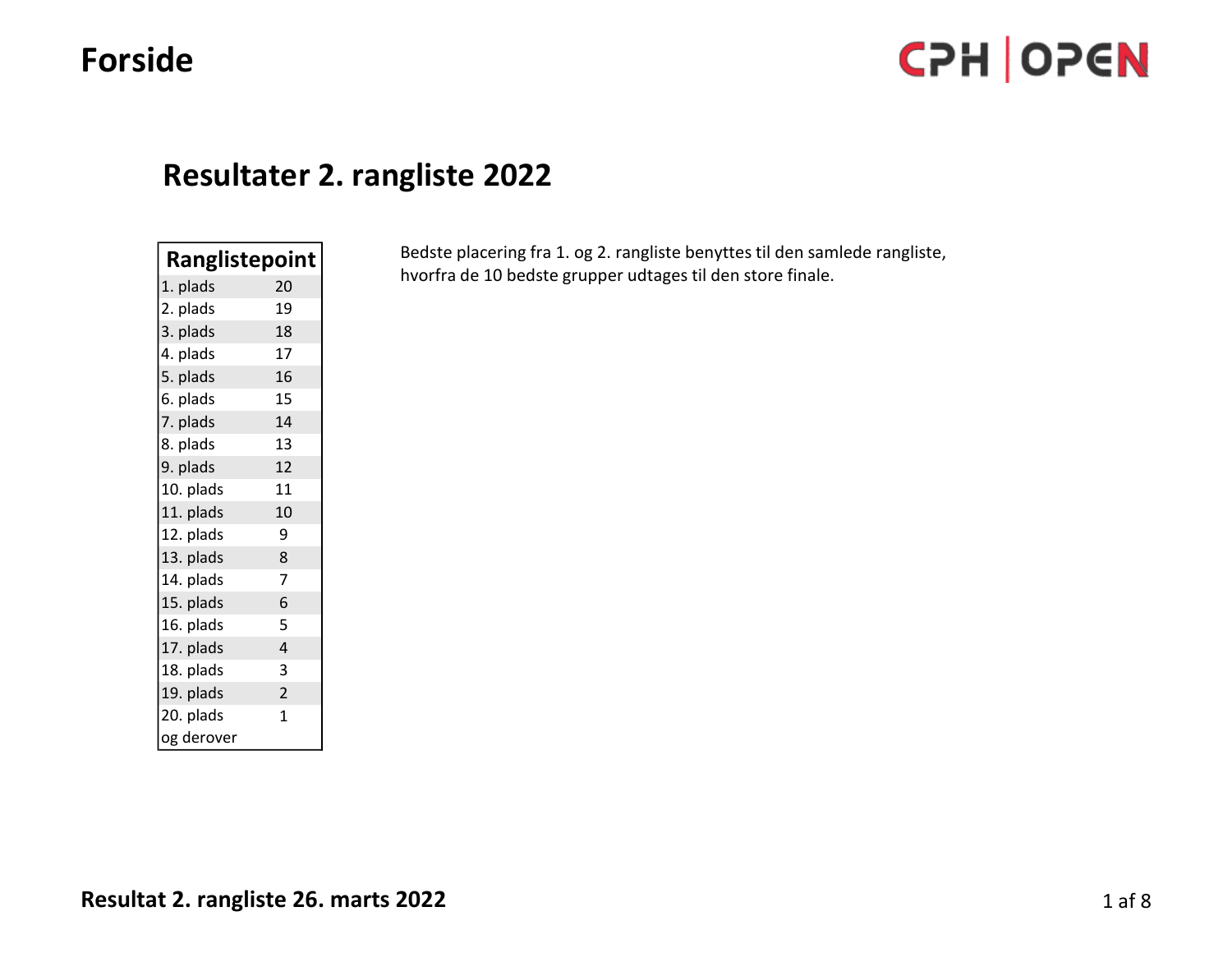1. RUNDE

|       |     |                       |                      |    |    | Niels <sup>1</sup> |  |                | Suad |  |  | Victoria |  |  | Karen |  |      |    | Timothy |                 |    |     | Sanne |  |  | Katia     |  |
|-------|-----|-----------------------|----------------------|----|----|--------------------|--|----------------|------|--|--|----------|--|--|-------|--|------|----|---------|-----------------|----|-----|-------|--|--|-----------|--|
| Score | NR. | Navn                  | Skole/By             | TU | KE | PF                 |  | TU             |      |  |  |          |  |  |       |  | l TU | KE |         | -SC             | TU | KF. | PF    |  |  | <b>DE</b> |  |
| 215   |     | Tamatoa               | House of Dance       | 10 | 10 |                    |  |                |      |  |  |          |  |  |       |  |      |    |         | <b>THE REAL</b> |    |     | $ -$  |  |  |           |  |
| 119   |     | The Ninias            | Cphdans              |    |    |                    |  | 2 <sub>5</sub> |      |  |  |          |  |  |       |  |      |    |         | 6.5             |    |     |       |  |  |           |  |
| 155,5 |     | Dreamgirls            | Cphdans              |    |    |                    |  |                |      |  |  |          |  |  |       |  |      |    |         |                 |    |     |       |  |  |           |  |
| 157,5 |     | 10hi                  | Dance Company Twenty |    |    |                    |  |                |      |  |  |          |  |  |       |  |      |    |         |                 |    |     |       |  |  |           |  |
| 110,5 |     | Drømmeland            | <b>CPHdans</b>       |    |    |                    |  |                |      |  |  |          |  |  |       |  | 5,5  |    |         | 5.5<br>ر رب     |    | 2,3 | درے   |  |  |           |  |
| 195   |     | Candy Bandits         | Beat Fabrikken       |    |    |                    |  |                |      |  |  |          |  |  |       |  |      |    |         | $\sim$ $\sim$   |    |     |       |  |  |           |  |
| 192,5 |     | Levitate - Show Girls | Dansequilibrium      |    |    |                    |  |                |      |  |  |          |  |  |       |  | 8,5  |    |         | 8,5             |    |     |       |  |  |           |  |

#### 2. runde - MESTER FINALEN

|       | <b>NTR</b> | Navn                  | Skole/By             | TU KE PF |  | $\blacksquare$ TII KF |  |  | . |  |  | TU |  |  |  |  |  |  |  |  |      |
|-------|------------|-----------------------|----------------------|----------|--|-----------------------|--|--|---|--|--|----|--|--|--|--|--|--|--|--|------|
|       |            | Candy Bandits         | Beat Fabrikken       |          |  |                       |  |  |   |  |  |    |  |  |  |  |  |  |  |  | 38   |
| 210   |            | Tamatoa               | House of Dance       |          |  |                       |  |  |   |  |  |    |  |  |  |  |  |  |  |  | - 32 |
| 203,5 |            | Levitate - Show Girls | Dansequilibrium      |          |  |                       |  |  |   |  |  |    |  |  |  |  |  |  |  |  | 38   |
| 171,5 |            | 10hi                  | Dance Company Twenty |          |  |                       |  |  |   |  |  |    |  |  |  |  |  |  |  |  | 25   |

#### 2. runde - A-RÆKKEN

|       | NR. | kole/By         |  |  |  |  |  |  |                                                       |  |  |  |  |  |  |  |  | TU KE PF SC Total TU KE PF SC Total TU KE PF SC Total TU KE PF SC Total TU KE PF SC Total TU KE PF SC Total TU KE PF SC Tota |
|-------|-----|-----------------|--|--|--|--|--|--|-------------------------------------------------------|--|--|--|--|--|--|--|--|------------------------------------------------------------------------------------------------------------------------------|
|       |     | <b>ICphdans</b> |  |  |  |  |  |  | 6 24 6 7 8 7 28 7 7 6 8 28 6 5 6 6 5 6 5 25 5 4 3 5 3 |  |  |  |  |  |  |  |  |                                                                                                                              |
|       |     | <b>ICphdans</b> |  |  |  |  |  |  |                                                       |  |  |  |  |  |  |  |  |                                                                                                                              |
| 103,5 |     |                 |  |  |  |  |  |  | 4 3 4 4 6 5                                           |  |  |  |  |  |  |  |  |                                                                                                                              |

#### SAMLET RANGLISE BØRN SHOW

| Rangliste | Navn                  | Skole/By             | rangliste<br>$\mathbf{N}$ |
|-----------|-----------------------|----------------------|---------------------------|
| 1.        | Candy Bandits         | Beat Fabrikken       | 20                        |
| 2.        | Tamatoa               | House of Dance       | 19                        |
| 3.        | Levitate - Show Girls | Dansequilibrium      | 18                        |
| 4.        | 10hi                  | Dance Company Twenty | 17                        |
| 5.        | Dreamgirls            | Cohdans              | 16                        |
| 6.        | The Ninjas            | Cphdans              | 15                        |
| 7.        | Drømmeland            | CPHdans              | 14                        |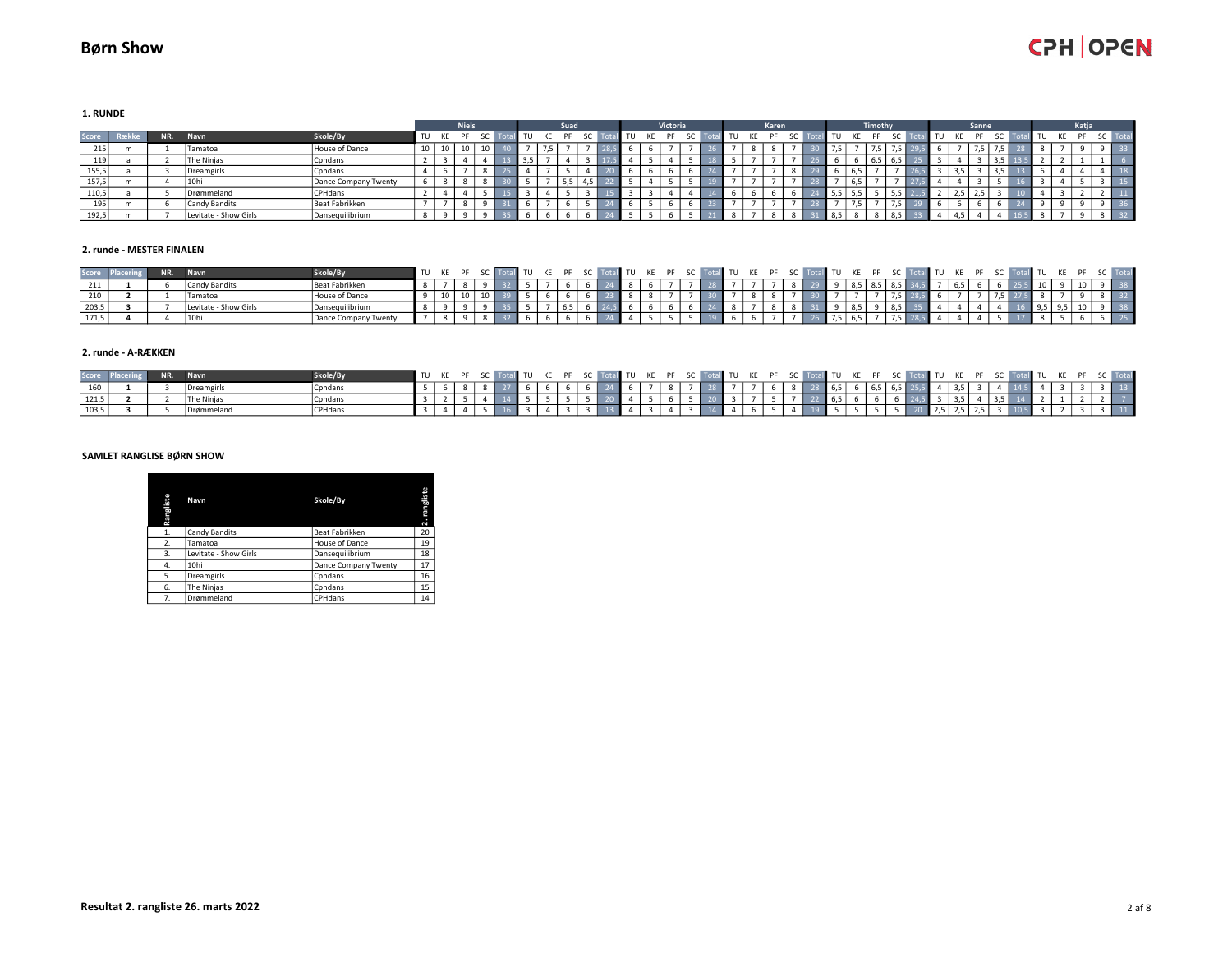1. RUNDE

|       |       |      |                     |                            |       | <b>Niels</b> |                |      |                               | Suad <sup>1</sup> |               |          |    | Victoria                 |     |  |    | Karen |     |           | Timothy |     |     |        | Sanne |     |     |    | Katja           |                       |  |
|-------|-------|------|---------------------|----------------------------|-------|--------------|----------------|------|-------------------------------|-------------------|---------------|----------|----|--------------------------|-----|--|----|-------|-----|-----------|---------|-----|-----|--------|-------|-----|-----|----|-----------------|-----------------------|--|
| Score | Række | NR.  | Navn                | Skole/By                   | TU KE | PF           | -SC            | l TU | KE                            | PF                | - SC          | 'TU      | KE | PF                       | -SC |  | KF | PF    | -SC | KE.<br>TU |         |     | TU  | KE     | PF    |     | TU  | KE | PF              | SC To                 |  |
| 103,5 |       |      | Heaven on Earth     | Dance & Stage Academy      |       |              |                | 3,5  | 4.5                           | 4,5               |               |          |    |                          |     |  |    |       |     |           |         |     |     |        |       |     |     |    |                 |                       |  |
| 145,5 |       |      | I am Fine           | Cphdans                    |       |              |                | 3,5  |                               |                   | $\sim$ $\sim$ |          |    |                          |     |  |    |       |     |           |         |     |     |        |       |     |     |    |                 |                       |  |
| 175,5 |       | 10   | Survivors           | Beat Fabrikken             |       |              |                |      |                               |                   |               |          |    | $\overline{\phantom{a}}$ |     |  |    |       |     |           |         |     |     |        |       |     | 9,5 |    |                 |                       |  |
| 204   | m     |      | At10tion            | Dance Company Twenty       |       |              |                |      |                               |                   |               |          |    |                          |     |  |    |       |     |           |         | o r |     | $\sim$ |       |     | 9,5 |    | $\sim$          |                       |  |
| 187   | m     |      | The Royal House     | Cphdans                    |       |              |                |      |                               |                   |               |          |    |                          |     |  |    |       |     |           |         |     |     |        |       |     |     |    |                 |                       |  |
| Q7 5  |       | 13   | Enchanted           | Dance2day                  |       |              |                | 3,5  |                               |                   |               |          |    |                          |     |  |    |       |     |           |         |     |     |        |       |     |     |    |                 |                       |  |
| 229   |       | - 14 | Tribute             | House of Dance             |       |              |                |      | $\overline{ }$ $\overline{ }$ |                   |               | $\Delta$ |    | 10                       |     |  |    |       |     |           |         |     |     |        |       | 8,5 | 8.5 |    | $\sim$          |                       |  |
| 235,5 | m     | 15   | <b>Team Passion</b> | Beat Fabrikken             |       |              |                | 5,5  |                               |                   |               |          |    |                          |     |  |    |       |     |           |         |     | 8.5 |        | د,ه   | 8,5 |     |    | 10 <sub>1</sub> | $10 \mid 3$           |  |
| 246,5 | m     | 16   | Undeniable          | DanceProject Dance Academy |       | $\sim$       | $\overline{A}$ |      |                               |                   |               | - -      |    | 10                       |     |  |    |       |     | 9,5       |         |     |     |        |       |     |     |    | $\sim$          | 10 <sup>1</sup><br>πU |  |
| 184   |       |      | Kill Bill           | Cphdans                    |       |              |                |      |                               |                   |               |          |    |                          |     |  |    |       |     |           |         |     |     |        |       |     |     |    |                 |                       |  |

#### 2. runde - MESTER FINALEN

| Score |  | Navn            | Skole/By                   | TII KF |  |  |  |  |  |  |  |  |    |   |   |  |  |    |  |           |
|-------|--|-----------------|----------------------------|--------|--|--|--|--|--|--|--|--|----|---|---|--|--|----|--|-----------|
| 244   |  | Undeniable      | DanceProject Dance Academy |        |  |  |  |  |  |  |  |  | 10 | ᅩ | ∸ |  |  | πU |  |           |
| 242,5 |  | Team Passion    | Beat Fabrikken             |        |  |  |  |  |  |  |  |  | 10 | ᅩ | ∸ |  |  |    |  |           |
| 217,5 |  | Tribute         | House of Dance             |        |  |  |  |  |  |  |  |  |    |   |   |  |  |    |  |           |
| 205,5 |  | At10tion        | Dance Company Twenty       |        |  |  |  |  |  |  |  |  |    |   | ∸ |  |  |    |  |           |
| 198   |  | The Royal House | Cphdans                    |        |  |  |  |  |  |  |  |  |    |   |   |  |  |    |  | <b>28</b> |

#### 2. runde - A-RÆKKEN

| Score |  | Navn            | Skole/By              | ITU KE PF |  |       | TU KE PF SC |  |  | $\overline{M}$ TII KF |  |  |  | $^{\bullet}$ TU |  |  |  |  | TU KE PF SC |  |
|-------|--|-----------------|-----------------------|-----------|--|-------|-------------|--|--|-----------------------|--|--|--|-----------------|--|--|--|--|-------------|--|
|       |  | Kill Bill       | Cphdans               |           |  |       |             |  |  |                       |  |  |  |                 |  |  |  |  |             |  |
|       |  | Survivors       | Beat Fabrikken        |           |  |       |             |  |  |                       |  |  |  |                 |  |  |  |  |             |  |
| 150   |  | I am Fine       | Cphdans               |           |  |       |             |  |  |                       |  |  |  |                 |  |  |  |  |             |  |
| 122,5 |  | Heaven on Earth | Dance & Stage Academy |           |  |       |             |  |  |                       |  |  |  |                 |  |  |  |  |             |  |
| 120,5 |  | Enchanted       | Dance2day             |           |  | - 3,5 |             |  |  |                       |  |  |  |                 |  |  |  |  |             |  |

#### SAMLET RANGLISE JUNIOR SHOW

| Rangliste | Navn                | Skole/By                   | rangliste<br>$\overline{N}$ |
|-----------|---------------------|----------------------------|-----------------------------|
| 1.        | Undeniable          | DanceProject Dance Academy | 20                          |
| 2.        | <b>Team Passion</b> | Beat Fabrikken             | 19                          |
| 3.        | Tribute             | House Of Dance             | 18                          |
| 4.        | At10tion            | Dance Company Twenty       | 17                          |
| 5.        | The Royal House     | Cphdans                    | 16                          |
| 6.        | Kill Bill           | Cphdans                    | 15                          |
| 7.        | Survivors           | Beat Fabrikken             | 14                          |
| 8.        | I am Fine           | Cphdans                    | 13                          |
| 9.        | Heaven On Earth     | Dance & Stage Academy      | 12                          |
| 10.       | Enchanted           | Dance2dav                  | 11                          |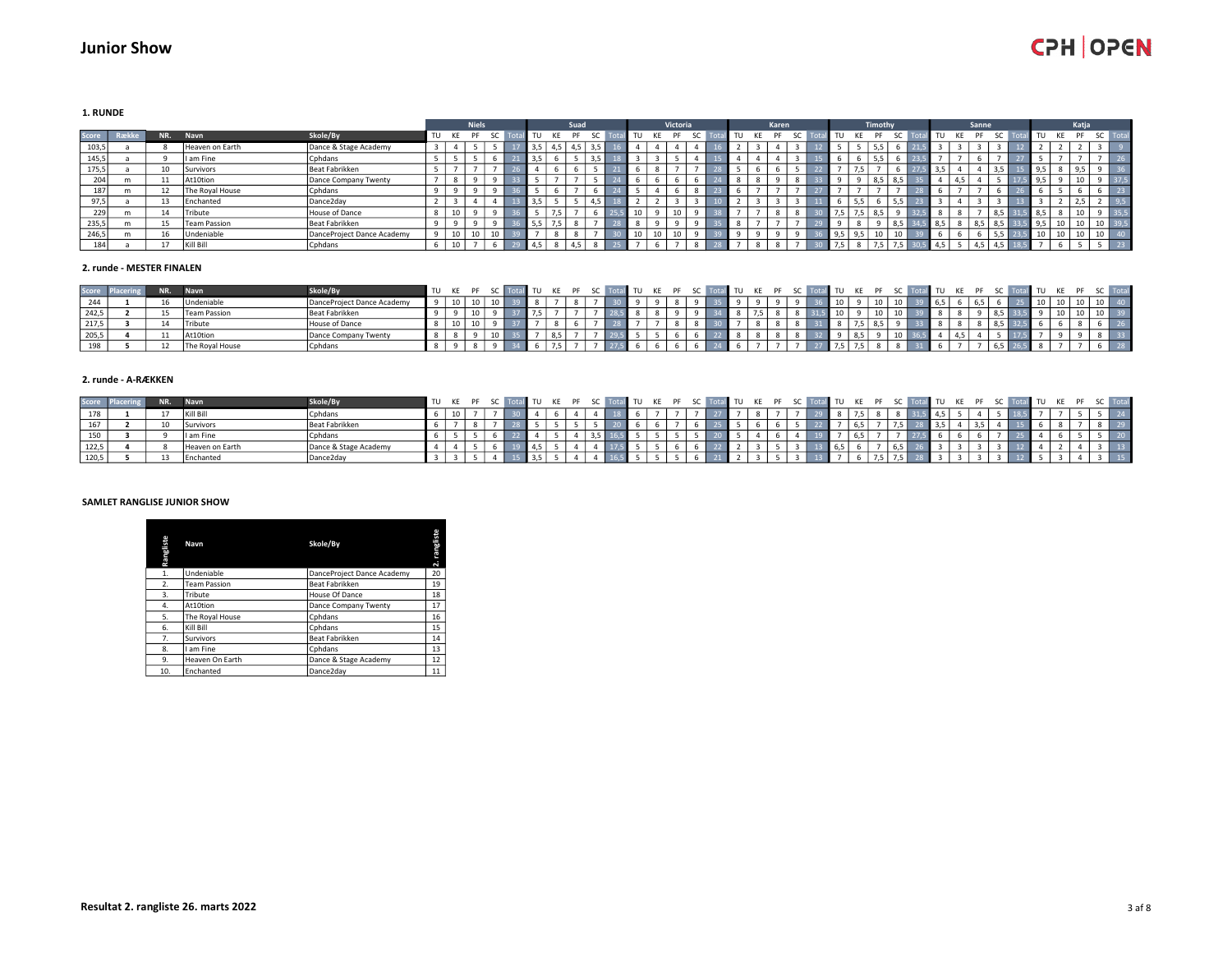1. RUNDE

|       |             |     |              |                      |             |    | <b>Niels</b>    |  |  | Suad |  |  | <b>Victoria</b> |  |            | Karen |       |                   |           | Timothy     |                        |       |      |           | Sanne |  |    |      | Katia                |  |
|-------|-------------|-----|--------------|----------------------|-------------|----|-----------------|--|--|------|--|--|-----------------|--|------------|-------|-------|-------------------|-----------|-------------|------------------------|-------|------|-----------|-------|--|----|------|----------------------|--|
|       | Score Række | NR. | Navn         | Skole/By             | TU KE PF SC |    |                 |  |  |      |  |  |                 |  | I TU KE PF |       | SC To | <b>I</b> TU       | <b>KE</b> | <b>DE</b>   | $\mathsf{c}\mathsf{c}$ |       | ੋ τυ | <b>KE</b> |       |  | .  |      | <b>DE</b>            |  |
| 187,5 |             | 19  | <b>Human</b> | Cphdans              |             |    | 10              |  |  |      |  |  |                 |  |            |       |       | 8,5               |           | $8,5$ 8,5 k |                        |       |      |           |       |  |    |      |                      |  |
| 250   |             | ᅩ   | Death Row    | Cphdans              |             |    |                 |  |  |      |  |  |                 |  |            |       |       |                   |           |             |                        |       |      |           |       |  |    |      |                      |  |
| 252,5 |             | 20  | Con10tion    | Dance Company Twenty | 10          | 10 | 10 <sup>1</sup> |  |  |      |  |  |                 |  |            |       |       | $\blacksquare$ 10 |           |             |                        | 10 40 |      |           |       |  | 10 | 10 J | $10 \mid 10 \mid 40$ |  |

#### 2. runde - MESTER FINALEN

|       |  | skole/By             |  | ITU KE PF                       |  | al TIL KE PE SC Total |  |  | al TII KE DE |  |  |                  |  |                      |                      |  |  | KE PF SC Total TU KE PF SC Total TU KE PF SC Total TU KE PF SC Total TU KE PF SC To |                                                                      |  |  |
|-------|--|----------------------|--|---------------------------------|--|-----------------------|--|--|--------------|--|--|------------------|--|----------------------|----------------------|--|--|-------------------------------------------------------------------------------------|----------------------------------------------------------------------|--|--|
|       |  | Dance Company Twenty |  | 10 10 10 10 40 8.5 9 8.5 8.5 34 |  |                       |  |  |              |  |  | $9 \mid 10 \mid$ |  | $9 \t37 \t10 \t10$ . | $10 \mid 10 \mid 40$ |  |  |                                                                                     | $\blacksquare$ 10 $\blacksquare$ 10 $\blacksquare$ 10 $\blacksquare$ |  |  |
| 251,5 |  | Cphdans              |  |                                 |  |                       |  |  |              |  |  |                  |  |                      |                      |  |  |                                                                                     |                                                                      |  |  |
|       |  | Cohdans              |  |                                 |  |                       |  |  |              |  |  |                  |  | l 8.5 l              |                      |  |  |                                                                                     |                                                                      |  |  |

#### SAMLET RANGLISE VOKSNE SHOW

| Rangliste          | Navn      | Skole/By             | 旨<br>п<br>$\sim$ |
|--------------------|-----------|----------------------|------------------|
| д.                 | Con10tion | Dance Company Twenty | 20               |
| <sup>2</sup><br>z. | Death Row | Cohdans              | 19               |
| 3.                 | Human     | Cphdans              | 18               |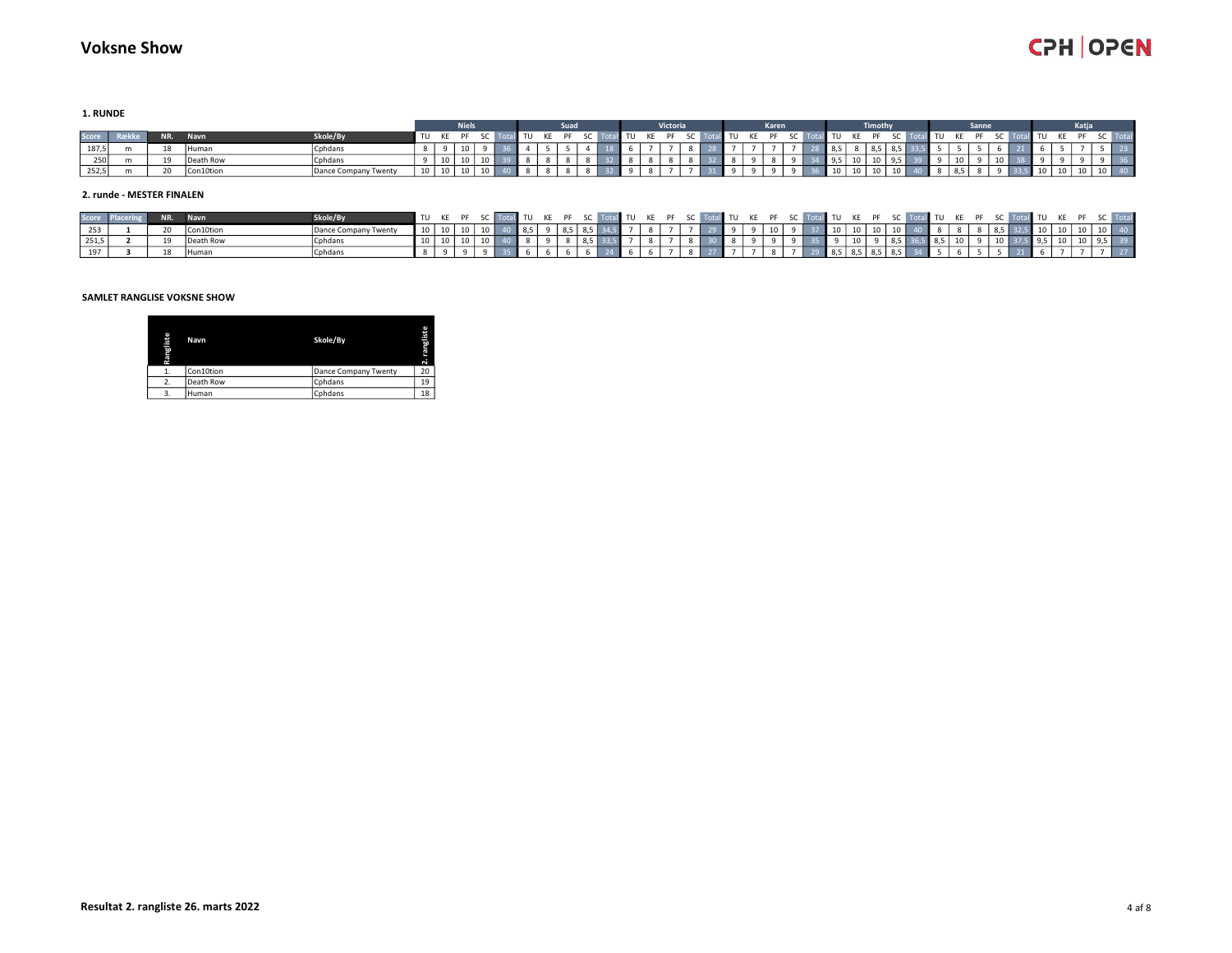1. RUNDE

|       |     |                 |                      |    |    | <b>Niels</b> |  |     |    | Suad |     |    | Victoria |     |      |    |     | Karen |  |    |    | Timothy |        |    |    | Alex. |  |     |     | Sanne |     |      |
|-------|-----|-----------------|----------------------|----|----|--------------|--|-----|----|------|-----|----|----------|-----|------|----|-----|-------|--|----|----|---------|--------|----|----|-------|--|-----|-----|-------|-----|------|
| Score | NR. | Navn            | Skole/By             | TU | KE | PF           |  |     | KE |      |     | TU |          | -SC | ∣ To | TU | KE. | PF    |  | TU | KF | PF      |        | TU | KE | PF    |  |     |     |       |     |      |
| 128   | 25  | X-Ray vision    | Cphdans              |    |    |              |  |     |    |      |     |    |          |     |      |    |     |       |  |    |    |         | כ,כ    |    |    |       |  |     |     |       |     |      |
| 162   | 26  | Candy Bandits   | Beat Fabrikken       |    |    |              |  |     |    |      |     |    |          |     |      |    |     |       |  |    |    |         |        |    |    |       |  |     |     |       | כ,ס |      |
| 141,5 | 27  | Sisterhood      | Viborg Sportsdans    |    |    |              |  |     |    |      |     |    |          |     |      |    |     |       |  |    |    |         | 6,5    |    |    |       |  |     |     |       |     |      |
| 186,5 | 28  | Killer Kidz     | Cphdans              |    |    |              |  |     |    |      |     |    |          |     |      |    |     |       |  |    |    |         | ≔וכ, ⁄ |    |    |       |  |     |     |       | ,,  |      |
| 121,5 | 29  | The Elite Squad | Art Of Dance         |    |    |              |  | 3,5 |    |      |     |    |          |     |      |    |     |       |  |    |    |         | 5,5    |    |    |       |  |     | - - |       |     |      |
| 208,5 | 30  | Snack Patrol    | Beat Fabrikken       |    |    |              |  | 5,5 |    |      | ر ر |    |          |     |      |    |     |       |  |    |    |         |        |    |    |       |  |     |     |       |     |      |
| 216   | 31  | Lil Beez        | Komera Neza Studios  |    |    |              |  |     |    |      |     |    |          |     |      |    |     |       |  |    |    | 8,5     | 8      |    |    |       |  |     |     |       | כ,כ | 26,5 |
| 141   | 32  | Thunder         | Dance studie         |    |    |              |  |     |    |      |     |    |          |     |      |    |     |       |  |    |    |         |        |    |    |       |  | 3,5 |     |       | 3,5 | 14,5 |
| 197,5 | 33  | 20fourseven     | Dance Company Twenty |    |    |              |  |     |    |      |     |    |          |     |      |    |     |       |  |    |    |         |        |    |    |       |  |     |     |       |     |      |

#### 2. runde - MESTER FINALEN

| Score   | NR. | Navn          | Skole/By             | TU KE PF |    |  |  |  |  |  |  | $\blacksquare$ TU KE | $\mathbf{L}$ | il TU |  |  |  |  | $T$ TU . |  |  |
|---------|-----|---------------|----------------------|----------|----|--|--|--|--|--|--|----------------------|--------------|-------|--|--|--|--|----------|--|--|
| 222,5   | 21  | Lil Beez      | Komera Neza Studios  |          | 10 |  |  |  |  |  |  |                      |              |       |  |  |  |  |          |  |  |
| , 207,5 |     | Snack Patrol  | Beat Fabrikken       |          |    |  |  |  |  |  |  |                      |              |       |  |  |  |  |          |  |  |
|         |     | 20fourseven   | Dance Company Twenty |          |    |  |  |  |  |  |  |                      |              |       |  |  |  |  |          |  |  |
| 182     | 28  | Killer Kidz   | Cphdans              |          |    |  |  |  |  |  |  |                      |              |       |  |  |  |  |          |  |  |
| 159,5   | 2b  | Candy Bandits | Beat Fabrikken       |          |    |  |  |  |  |  |  |                      |              |       |  |  |  |  |          |  |  |

#### 2. runde - A-RÆKKEN

| Score P | אויו   | <b>Navn</b>       | Skole/By                 | TU KE PF SC |  |  | KE DE |  |  |  |  |  | I TU KE PF SC Total TU KE PF SC Total TU KF PF SC Total |  |  |  | al TII KE PE |  |  |  | al TU KE PF SC Total |                                                   |
|---------|--------|-------------------|--------------------------|-------------|--|--|-------|--|--|--|--|--|---------------------------------------------------------|--|--|--|--------------|--|--|--|----------------------|---------------------------------------------------|
| 161,5   |        | Sisterhood        | <b>Viborg Sportsdans</b> |             |  |  |       |  |  |  |  |  |                                                         |  |  |  |              |  |  |  |                      |                                                   |
| 144     | 32     | <b>IThunder</b>   | Dance studie             |             |  |  |       |  |  |  |  |  |                                                         |  |  |  |              |  |  |  |                      |                                                   |
| 142     | $\sim$ | X-Ray vision      | Cohdans                  |             |  |  |       |  |  |  |  |  |                                                         |  |  |  |              |  |  |  |                      | $\begin{array}{array}{\array{c}19\\19\end{array}$ |
| 138,5   |        | I The Elite Squad | Art Of Dance             |             |  |  |       |  |  |  |  |  |                                                         |  |  |  |              |  |  |  |                      | 16                                                |

#### SAMLET RANGLISE BØRN HIP HOP

| Rangliste | Navn            | Skole/By             | rangliste<br>$\sim$ |
|-----------|-----------------|----------------------|---------------------|
| 1.        | Lil Beez        | Komera Neza Studios  | 20                  |
| 2.        | Snack Patrol    | Beat Fabrikken       | 19                  |
| 3.        | 20fourseven     | Dance Company Twenty | 18                  |
| 4.        | Killer Kidz     | Cphdans              | 17                  |
| 5.        | Candy Bandits   | Beat Fabrikken       | 16                  |
| 6.        | Sisterhood      | Viborg Sportsdans    | 15                  |
| 7.        | Thunder         | Dance studie         | 14                  |
| 8.        | X-Ray vision    | Cphdans              | 13                  |
| 9.        | The Elite Squad | Art Of Dance         | 12                  |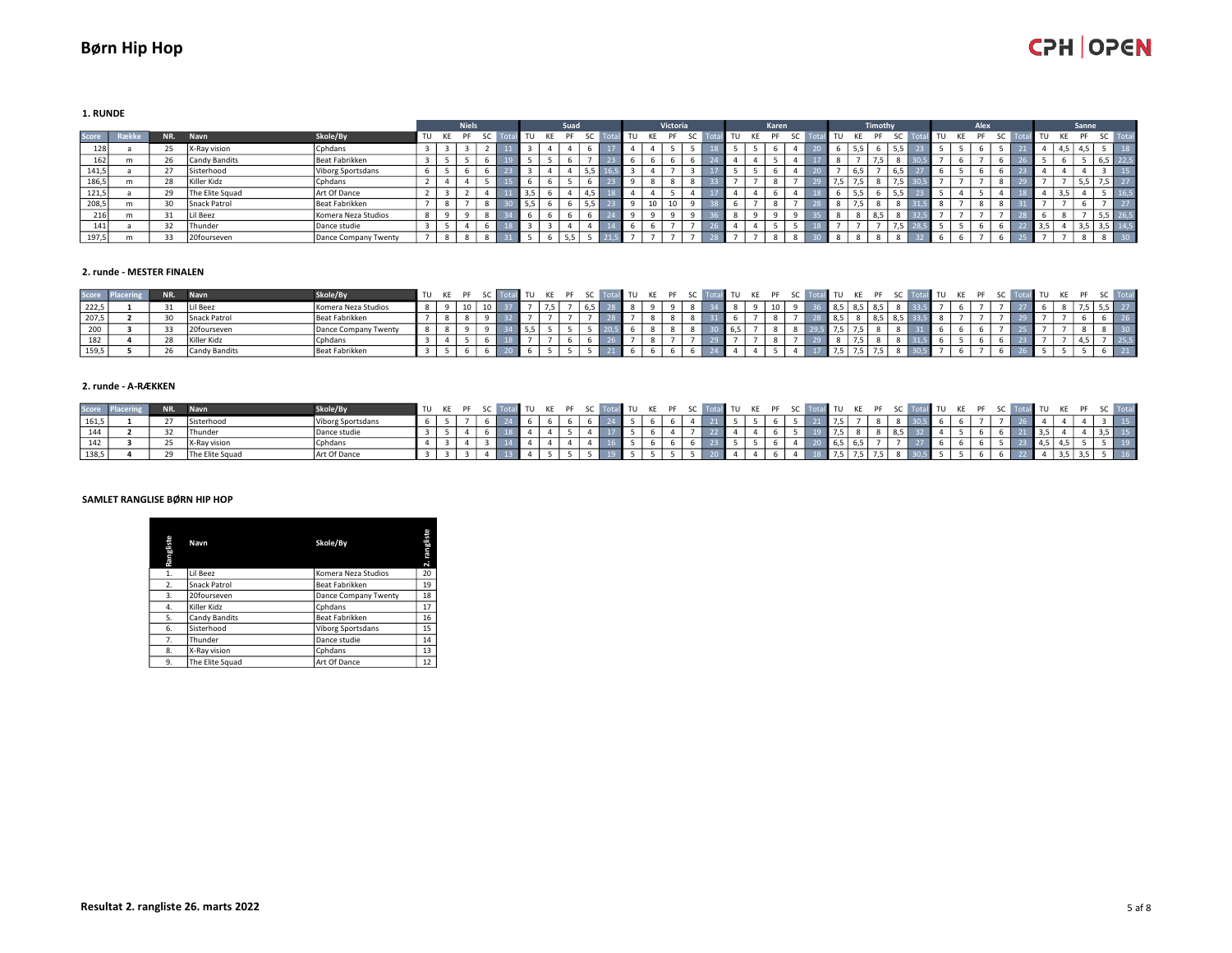1. RUNDE

|       |       |     |                 |                              |                         |    | <b>Niels</b>             |           |     |       | Suad         |    |      |                          | Victoria |           |    | Karen                    |                  |              |                  | Timothy |     |       |   | Alex         |                          |     |     | Katja |        |      |
|-------|-------|-----|-----------------|------------------------------|-------------------------|----|--------------------------|-----------|-----|-------|--------------|----|------|--------------------------|----------|-----------|----|--------------------------|------------------|--------------|------------------|---------|-----|-------|---|--------------|--------------------------|-----|-----|-------|--------|------|
| Score | Række | NR. | Navn            | Skole/By                     | TU KE                   |    | PF                       | <b>SC</b> |     | TU KE | <b>PF</b>    | SC | TU T | KE                       | PF       | <b>SC</b> | TU | KE<br>PF                 | <b>SC</b>        | TU           | KE               | PF      | SC  | TU KE |   | PF           | <b>SC</b>                | TU  | KF  | PF    | SC     | Tota |
| 137   |       | 34  | Ladies in power | Cphdans                      | 4                       |    |                          |           |     |       |              |    |      |                          |          |           |    |                          |                  | 6,5          | 6.5              |         |     |       |   | 4            |                          |     |     |       |        | 12   |
| 117   |       | 35  | The Raccoons    | Komera Neza Studios          |                         |    |                          |           |     |       |              |    |      |                          |          |           |    |                          | 6                | 6,5          | 6,5              | 6,5     | 6,5 |       |   |              |                          |     |     |       |        |      |
| 116,5 |       | 36  | Young Cubz      | Hjemly Idrætsefterskole      | $\overline{\mathbf{3}}$ |    |                          |           |     | 4.5   | 4.5          |    |      | $\sim$                   |          |           |    |                          | 5                | 6,5          | 6.5              | 6.5     |     |       |   | -            | $\overline{\phantom{a}}$ |     |     |       |        |      |
| 238   | m     | 37  | Young Killerz   | Cphdans                      | q                       |    | $\Omega$                 |           |     |       | $\mathbf{R}$ | 8  |      | $\mathbf{8}$             |          |           |    |                          |                  | 9,5          |                  |         |     |       |   |              |                          |     |     |       |        |      |
| 232   | m     | 39  | Dragon Cartel   | Komera Neza Studios          | 9                       |    | 10                       |           |     |       |              |    |      | 8                        |          |           |    |                          |                  |              | 8,5              | 9,5     | 10  |       |   |              |                          | 8,5 | 8,5 |       |        | 34   |
| 249,5 | m     | 40  | The Phoenix     | Beat Fabrikken               | 10                      | 10 |                          |           |     |       |              |    |      | $\mathbf{g}$             |          |           |    |                          |                  | 10           | $9.5$ l          | πU      | 10  |       |   |              |                          | 10  |     |       | 10     |      |
| 124   |       | 41  | Golden dragon   | Cphdans                      |                         |    |                          |           |     |       |              |    |      | к.                       |          |           |    |                          | 6                | 7.5          |                  |         | 7,5 |       |   |              |                          |     |     |       |        |      |
| 156   |       | 42  | Neruppu         | Cphdans                      |                         |    |                          |           |     |       | n            |    |      | 6                        |          |           |    |                          |                  | 7,5          | 7.5 <sub>1</sub> |         | 7,5 |       |   |              |                          |     |     | 4.5   |        |      |
| 188,5 |       | 43  | The Revolution  | Glamsdalens Idrætsefterskole |                         |    |                          |           | -   |       |              |    |      | $\overline{\phantom{a}}$ |          | -         |    | 8                        | 8                | $\mathbf{g}$ | 7.5              | 7 F     | 7,5 |       |   | -            |                          |     |     |       |        | 19   |
| 208   | m     | 44  | The Jaguars     | Komera Neza Studios          |                         |    | 8                        |           |     |       |              |    |      | $\mathbf{8}$             |          |           |    | $\Omega$                 |                  |              |                  |         |     |       |   | $\mathbf{R}$ |                          |     |     |       |        |      |
| 190,5 |       | 45  | Outlaw Crew     | Cphdans                      |                         |    | 8                        |           |     |       | 8            |    |      | 6                        |          |           |    |                          |                  | 8            |                  |         | 7,5 |       |   |              |                          |     |     |       |        | 16   |
| 191   |       | 46  | TwenTen         | Dance Company Twenty         | 8                       | 10 |                          | 10        |     |       |              |    |      |                          |          |           |    | 8                        | 8                | 8,5          | 8                | - 8     | 8,5 |       |   | 8            |                          |     |     |       |        |      |
| 255,5 | m     | 47  | Lil Penguins    | Komera Neza Studios          | 8                       |    | $\Omega$                 |           | 8.5 |       | 8,5          | 8  | 10   |                          |          |           |    | 10 <sub>1</sub>          | 10 <sup>10</sup> | 9,5          |                  |         |     |       |   |              |                          |     |     |       |        |      |
| 171   |       | 48  | Skillaz         | Beat Fabrikken               | 6                       |    | $\overline{\phantom{a}}$ |           |     |       | -            |    |      | 6                        |          |           |    | $\overline{\phantom{a}}$ | -                | 8            |                  |         |     |       | - | 8            | -                        |     |     |       | $\sim$ | 13   |
| 163   |       | 49  | Calsamenta      | Dance Studio Frederikshavn   | 4                       |    |                          |           |     |       |              |    |      | 5                        |          |           |    | 8                        |                  | 8,5          |                  | 8,5     |     |       |   | 6            |                          |     |     |       |        |      |

#### 2. runde - MESTER FINALEN

| Score Pla | NR. | <b>Navn</b>        | Skole/By            | TU KE PF |    |                 |  |  | $\overline{101}$ | TU KE PF SC |  |  | al TU KE PF | SC Total TU KE PF |     |                 |    |      |  |  |  | TU KE PF |  |    |
|-----------|-----|--------------------|---------------------|----------|----|-----------------|--|--|------------------|-------------|--|--|-------------|-------------------|-----|-----------------|----|------|--|--|--|----------|--|----|
| 267       |     | <b>The Phoenix</b> | Beat Fabrikken      |          | 10 |                 |  |  |                  |             |  |  |             | 10 <sup>1</sup>   | 10  | 10 <sub>1</sub> |    |      |  |  |  |          |  |    |
| 254,5     |     | Lil Penguins       | Komera Neza Studios |          |    |                 |  |  |                  |             |  |  |             | $10 \mid 3$       | 9,5 |                 |    |      |  |  |  |          |  |    |
| 246,5     |     | Young Killerz      | Cphdans             |          |    |                 |  |  |                  |             |  |  |             |                   |     |                 |    |      |  |  |  |          |  | 38 |
| 245       |     | Dragon Cartel      | Komera Neza Studios |          |    | 10 <sup>1</sup> |  |  |                  |             |  |  |             |                   | 10  |                 | πU | - 10 |  |  |  |          |  |    |
| 213,5     | A   | The Jaguars        | Komera Neza Studios |          |    |                 |  |  |                  |             |  |  |             |                   |     |                 |    |      |  |  |  |          |  |    |

### 2. runde - A-RÆKKEN

| Score Pla | NR. | Navn            | Skole/By                       | TU KE PF |  |  |  | KE PF SC |  | TU KE PF SC |  | $T$ TU | KE PF |  | اللاتان | KE PF |  |  |  |  | <b>TUKEPF</b> | SC Tota |  |
|-----------|-----|-----------------|--------------------------------|----------|--|--|--|----------|--|-------------|--|--------|-------|--|---------|-------|--|--|--|--|---------------|---------|--|
| 194,5     |     | TwenTen         | Dance Company Twenty           |          |  |  |  |          |  |             |  |        |       |  |         |       |  |  |  |  |               |         |  |
| 191,5     |     | `The Revolution | l Glamsdalens Idrætsefterskole |          |  |  |  |          |  |             |  |        |       |  |         |       |  |  |  |  |               |         |  |
| 188       |     | Outlaw Crew     | Cphdans                        |          |  |  |  |          |  |             |  |        |       |  |         | ິ     |  |  |  |  |               |         |  |
| 175,5     |     | <b>Skillaz</b>  | Beat Fabrikken                 |          |  |  |  |          |  |             |  |        |       |  |         |       |  |  |  |  |               |         |  |
| 169       |     | Calsamenta      | J Dance Studio Frederikshavn   |          |  |  |  |          |  |             |  |        |       |  |         |       |  |  |  |  |               |         |  |

#### 2. runde - B-RÆKKEN

|       | NR. | <b>Navn</b>             | Skole/By                |  |  |  |  |  |  |  | TU KE PF SC Total TU KE PF SC Total TU KE PF SC Total TU KE PF SC Total TU KE PF |  |  |  |  | EN TURKER FRESC |  |  |  |                |
|-------|-----|-------------------------|-------------------------|--|--|--|--|--|--|--|----------------------------------------------------------------------------------|--|--|--|--|-----------------|--|--|--|----------------|
| 194   |     | 'Neruppu                | Cohdans                 |  |  |  |  |  |  |  |                                                                                  |  |  |  |  |                 |  |  |  |                |
| 180,5 |     | Ladies in power         | Cohdans                 |  |  |  |  |  |  |  |                                                                                  |  |  |  |  |                 |  |  |  | $\parallel$ 23 |
| 166   |     | Golden dragon           | <sup>1</sup> Cphdans    |  |  |  |  |  |  |  |                                                                                  |  |  |  |  |                 |  |  |  |                |
| 154,5 |     | The Raccoons            | I Komera Neza Studios   |  |  |  |  |  |  |  |                                                                                  |  |  |  |  |                 |  |  |  | $\vert$ 18     |
| 153,5 |     | <sup>1</sup> Young Cubz | Hjemly Idrætsefterskole |  |  |  |  |  |  |  |                                                                                  |  |  |  |  |                 |  |  |  |                |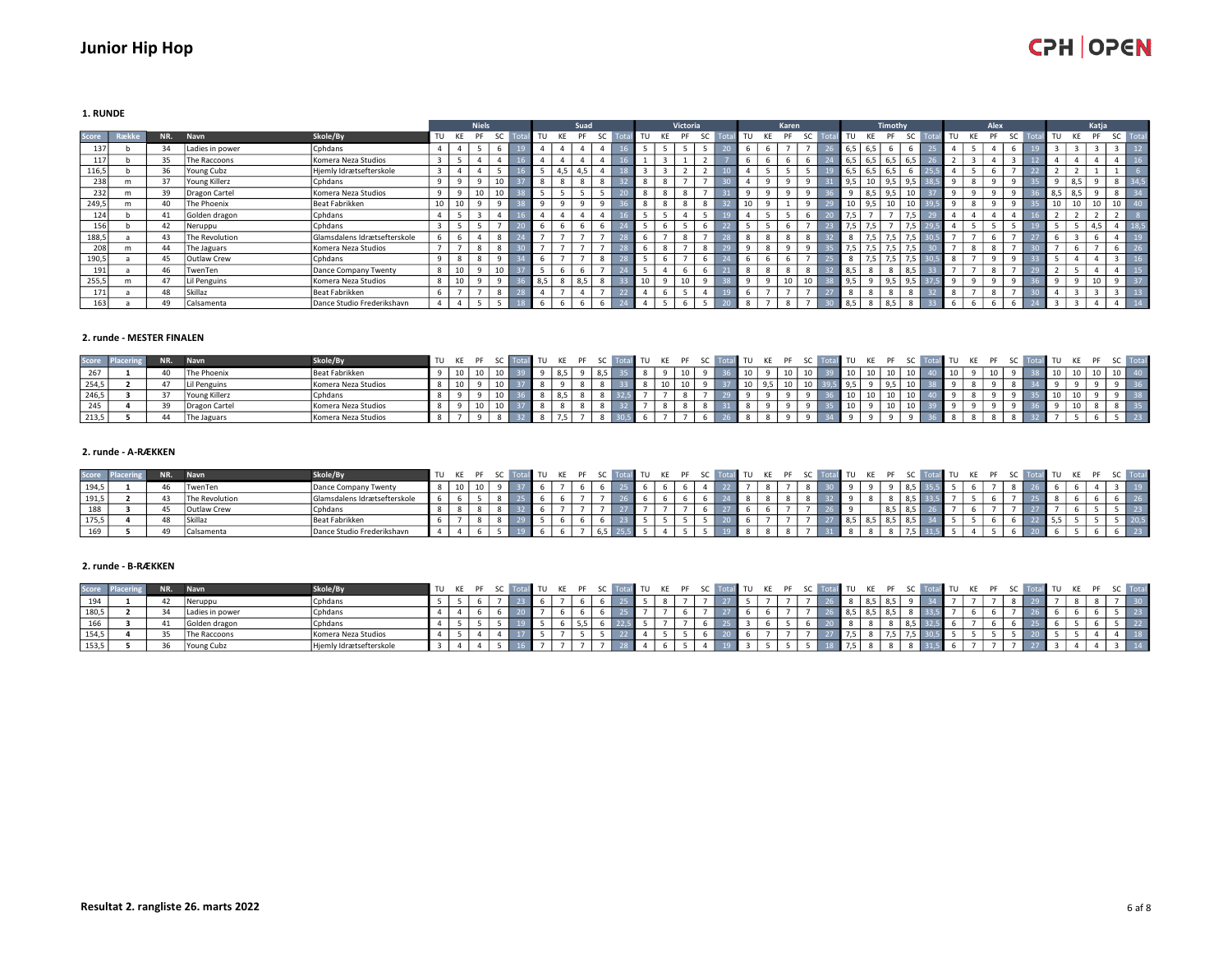#### SAMLET RANGLISE JUNIOR HIP HOP

| Rangliste | Navn            | Skole/By                     | rangliste<br>$\overline{\mathbf{N}}$ |
|-----------|-----------------|------------------------------|--------------------------------------|
| 1.        | The Phoenix     | Beat Fabrikken               | 20                                   |
| 2.        | Lil Penguins    | Komera Neza Studios          | 19                                   |
| 3.        | Young Killerz   | Cphdans                      | 18                                   |
| 4.        | Dragon Chartel  | Komera Neza Studios          | 17                                   |
| 5.        | The Jaguars     | Komera Neza Studios          | 16                                   |
| 6.        | TwenTen         | Dance Company Twenty         | 15                                   |
| 7.        | The Revolution  | Glamsdalens Idrætsefterskole | 14                                   |
| 8.        | Outlaw Crew     | Cphdans                      | 13                                   |
| 9.        | Skillaz         | Beat Fabrikken               | 12                                   |
| 10.       | Calsamenta      | Dance Studio Frederikshavn   | 11                                   |
| 11.       | Neruppu         | Cphdans                      | 10                                   |
| 12.       | Ladies in power | Cohdans                      | 9                                    |
| 13.       | Golden dragon   | Cphdans                      | 8                                    |
| 14.       | The Raccoons    | Komera Neza Studios          | $\overline{7}$                       |
| 15.       | Young Cubz      | Hjemly Idrætsefterskole      | 6                                    |